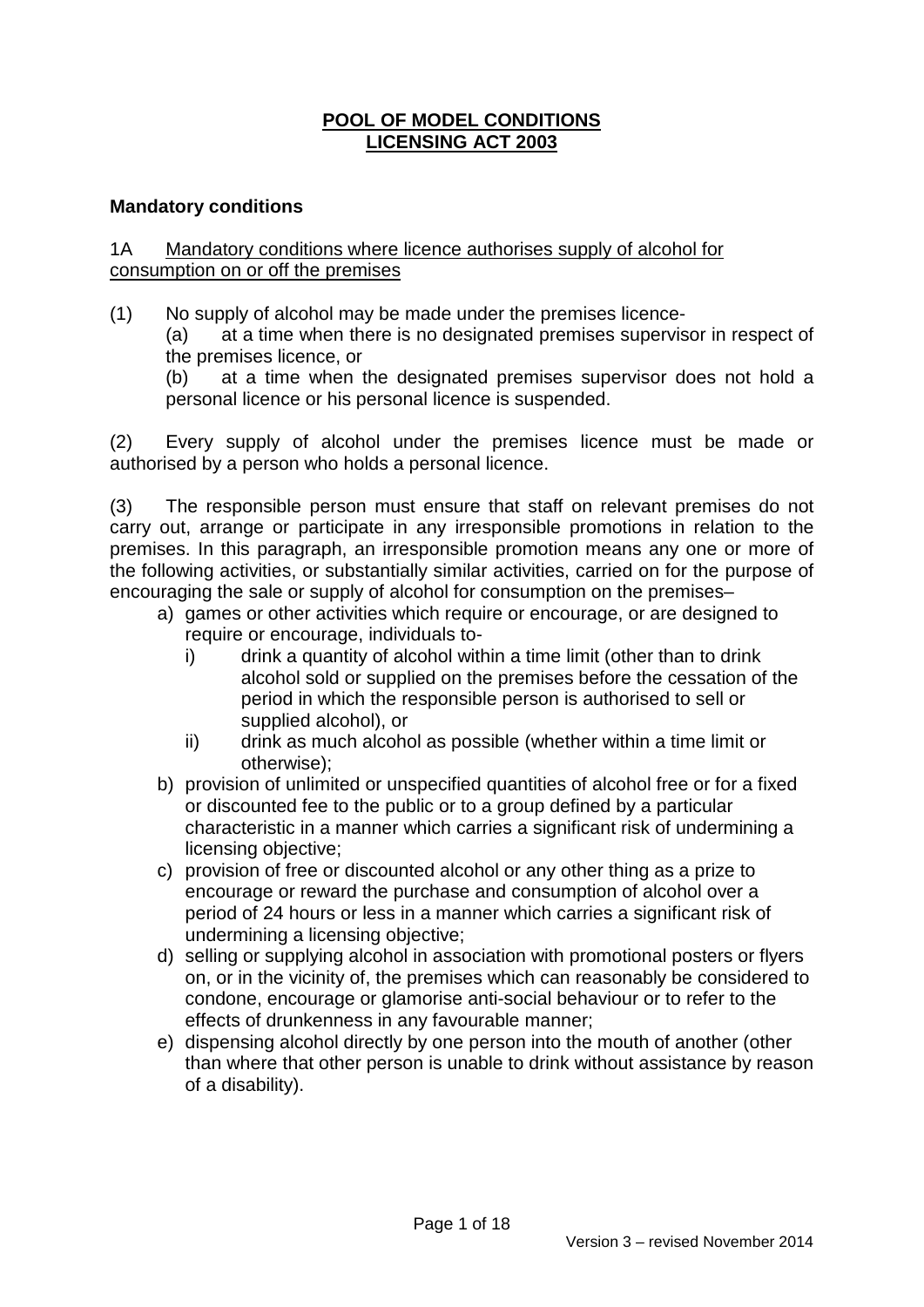(4) The premises licence holder or club premises certificate holder must ensure that an age verification policy is adopted in respect of the premises in relation to the sale or supply of alcohol.

(5) The designated premises supervisor in relation to the premises licence must ensure that the supply of alcohol at the premises is carried on in accordance with the age verification policy.

(6) The policy must require individuals who appear to the responsible person to be under 18 years of age (or such older age as may be specified in the policy) to produce on request, before being served alcohol, identification bearing their photograph, date of birth and either-

- a) a holographic mark, or
- b) an ultraviolet feature.

(7) A relevant person shall ensure that no alcohol is sold or supplied for consumption on or off the premises for a price which is less than the permitted price.

1B Additional mandatory conditions where licence authorises supply of alcohol for consumption on the premises

(1) The responsible person must ensure that free potable water is provided on request to customers where it is reasonably available.

- (2) The responsible person shall ensure that
	- a) where any of the following alcoholic drinks is sold or supplied for consumption on the premises (other than alcoholic drinks sold or supplied having been made up in advance ready for sale or supply in a securely closed container) it is available to customers in the following measures
		- i) beer or cider: ½ pint;
		- ii) gin, rum, vodka or whisky: 25 ml or 35 ml; and
		- iii) still wine in a glass: 125 ml;
	- b) these measures are displayed in a menu, price list or other printed material which is available to customers on the premises; and
	- c) where a customer does not in relation to a sale of alcohol specify the quantity of alcohol to be sold, the customer is made aware that these measures are available.

## 2 Mandatory condition: exhibition of films

(1) Where a premises licence authorises the exhibition of films, the licence must include a condition requiring the admission of children to the exhibition of any film to be restricted in accordance with this section.

(2) Where the film classification body is specified in the licence, unless subsection (3)(b) applies, admission of children must be restricted in accordance with any recommendation made by that body.

- (3) Where-
	- (a) the film classification body is not specified in the licence, or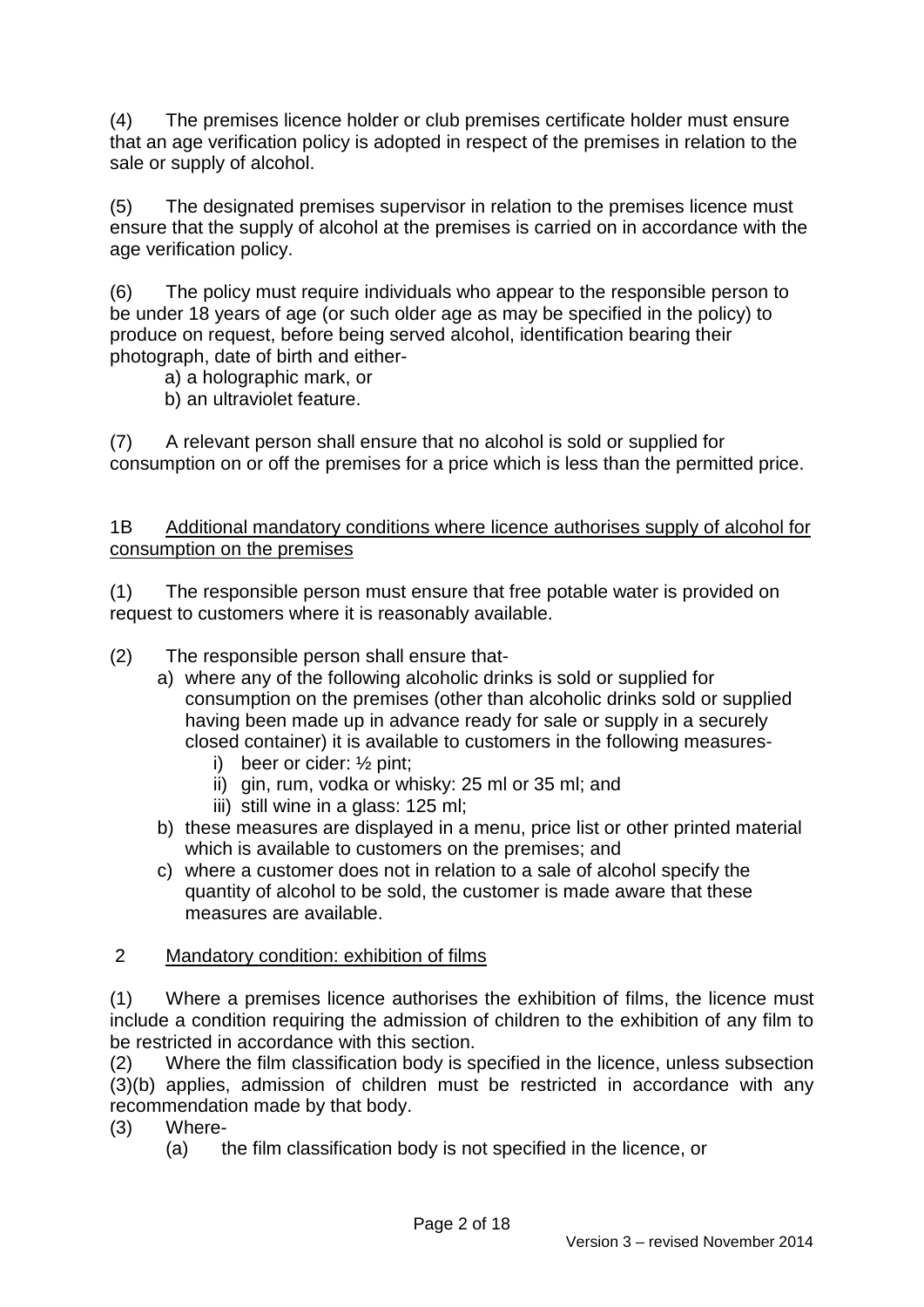(b) the relevant licensing authority has notified the holder of the licence that this subsection applies to the film in question, admission of children must be restricted in accordance with any recommendation made by that licensing authority.

(4) In this section-

"children" means persons aged under 18; and

 "film classification body" means the person or persons designated as the authority under section 4 of the Video Recordings Act 1984 (c.39) (authority to determine suitability of video works for classification).

# 3 Mandatory condition: door supervision

(1) Where a premises licence includes a condition that at specified times one or more individuals must be at the premises to carry out a security activity, the licence must include a condition that each such individual must be licensed by the Security Industry Authority.

- (2) But nothing in subsection (1) requires such a condition to be imposed-
	- (a) in respect of premises within paragraph 8(3)(a) of Schedule 2 to the Private Security Industry Act 2001 (c.12) (premises with premises licences authorising plays or films), or
		- (b) in respect of premises in relation to-

(i) any occasion mentioned in paragraph 8(3)(b) or (c) of that Schedule (premises being used exclusively by club with club premises certificate, under a temporary event notice authorising plays or films or under a gaming licence), or

(ii) any occasion within paragraph 8(3)(d) of that Schedule (occasions prescribed by regulations under that Act).

(3) For the purposes of this section-

(a) "security activity" means an activity to which paragraph 2(1)(a) of that Schedule applies, and

(b) paragraph 8(5) of that Schedule (interpretation of references to an occasion) applies as it applies in relation to paragraph 8 of that Schedule.

# **Crime and Disorder**

# 4 Door Supervisors.

Where the condition is imposed on the provision of door supervisors the following may also be applied depending upon the circumstances affecting the premise

- (a) The Licensee will employ sufficient registered door staff to deal with any likely contingency.
- (b) Where door supervisors are required the Licensee will keep records showing the names of the supervisor and the date/time that they were employed.
- 5 Sale of alcohol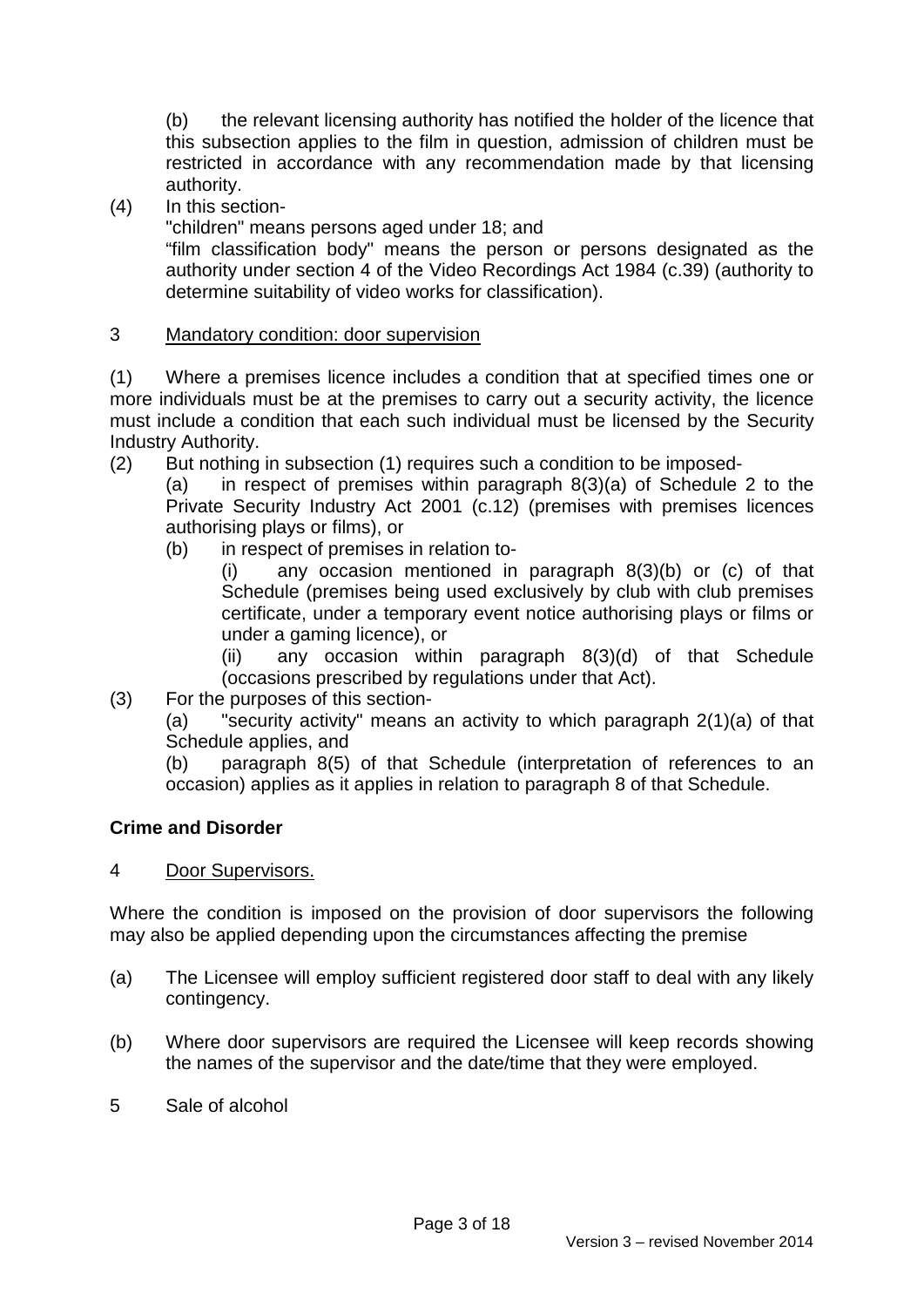- (a) A personal licence holder shall be on the premises at all times when alcohol may be sold.
- (b) All sales of alcohol will be made by a personal licence holder.

(c) The Challenge 21 policy will be adopted and there will be adequate, documented training for staff (paid or unpaid) before they are allowed to serve alcohol. Detailed records of what this training comprises of will be kept and evidence of the training carried out. This training will be repeated every three months, in order to retain focus, and records of that training will be provided to Council licensing officers and police on request.

(d) The Designated Premises Supervisor will obtain a recognised qualification for Designated Premises Supervisors. The licence holder must provide the licensing authority with sight of the certificate within three months of this condition coming into effect.

(e) All members of staff will be trained by an external training provider before they are allowed to make any sale of alcohol. The qualification will be of the standard of the BII Award in Responsible Alcohol Retailing qualification or equivalent.

(f) A refusals register will be maintained at the premises and made available to the authorities on request

(g) No alcohol will be sold unless the container bears a label identifying the store from which it was sold.

# 6 Bottle bans

The licensee will ensure that:

- (a) No bottles containing beverages of any kind, whether open or sealed, shall be given to customers on the premises whether at the bar or by staff serving away from the bar.
- (b) No customers carrying open or sealed bottles shall be admitted to the premises at any time that the premises are open to the public (**Note:** this will not include those customers carrying sealed bottles for the purposes of consumption off the premises).

An exception to these conditions will be bottles containing wine sold for consumption with a table meal by customers who are seated in an area set aside from the main bar area for the consumption of food.

## 5 Plastic containers and toughened glass

The licensee will ensure that only plastic or toughened glass containers will be used for the supply of beverages.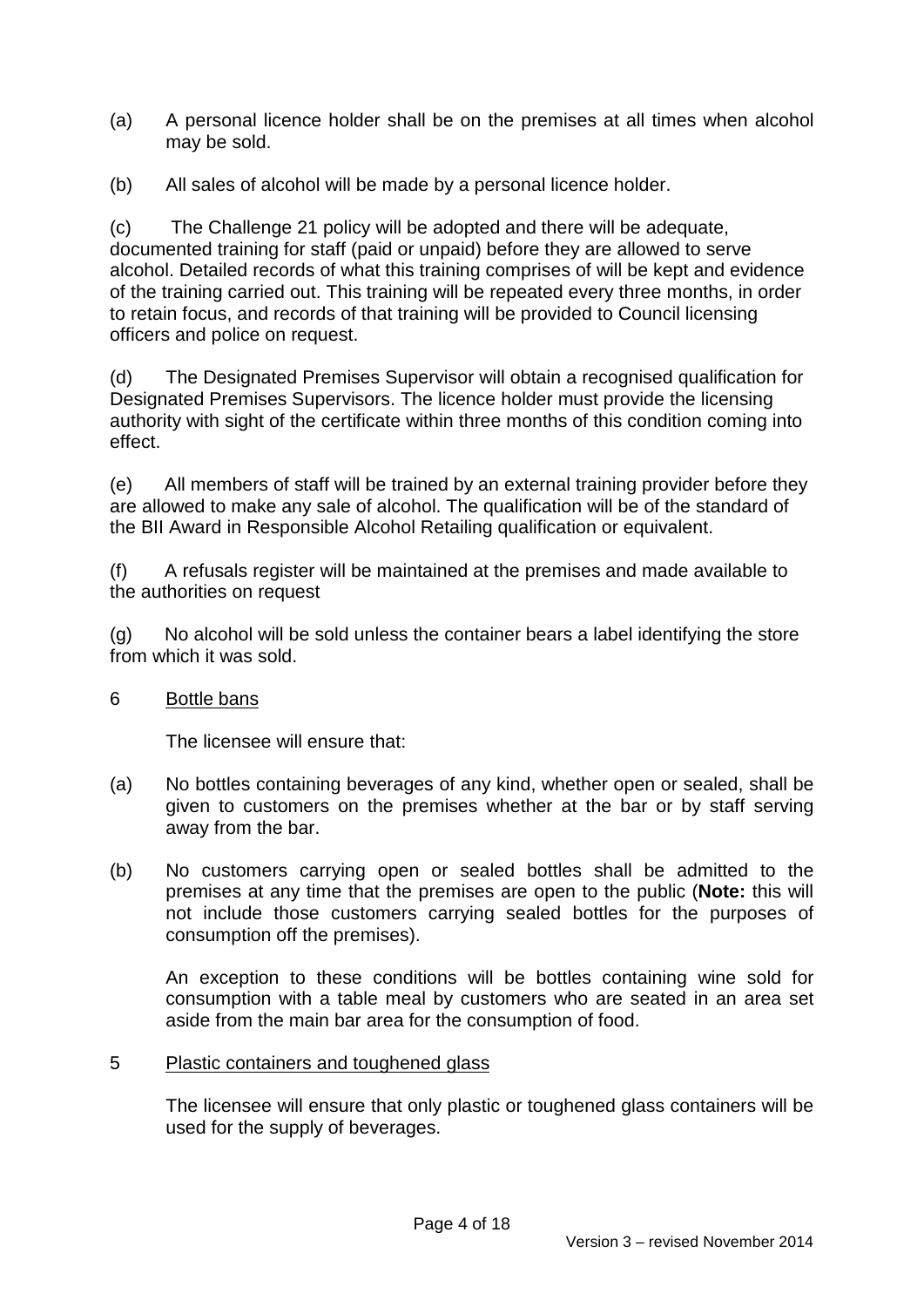# 6 CCTV

The licensee will ensure that CCTV is installed following advice from the Leicestershire Constabulary and maintained in accordance with the Information Commissioner's CCTV Code of Practice.

## 7 Open containers not be taken from premises

The licensee will ensure that no customers shall take glasses or open bottles from the premises.

### 8 Restrictions on drinking areas

The licensee will ensure that no alcoholic drinks will be consumed in the area marked (in red) on the plan (numbered…….) whilst activity is taking place.

### 9 Crime prevention notices

The licensee will ensure that suitable notices are displayed warning customers of the prevalence of crime which may target them, for example, pick pockets or bag snatchers, the need to guard their property and leaving property unattended. The licensee will be directed over the provision of such notices by the Police crime prevention officer.

### 10 Signage

The licensee will ensure that:

- (a) A sign indicating the normal hours during licensable activities are permitted to take place to be displayed on or immediately outside the premises.
- (b) Any restrictions of the admission of children to be displayed on or immediately outside the premises.

## 11 High Volume Vertical Drinking establishments (HVVD's)

The licensee will ensure the adherence to

- A prescribed capacity
- An appropriate ratio of tables and chairs to customers based on the capacity
- The presence of SIA registered security teams to control entry for the purpose of compliance with the capacity limit

### 12 Drugs

The licensee will adopt the Leicestershire Constabulary's drugs policy.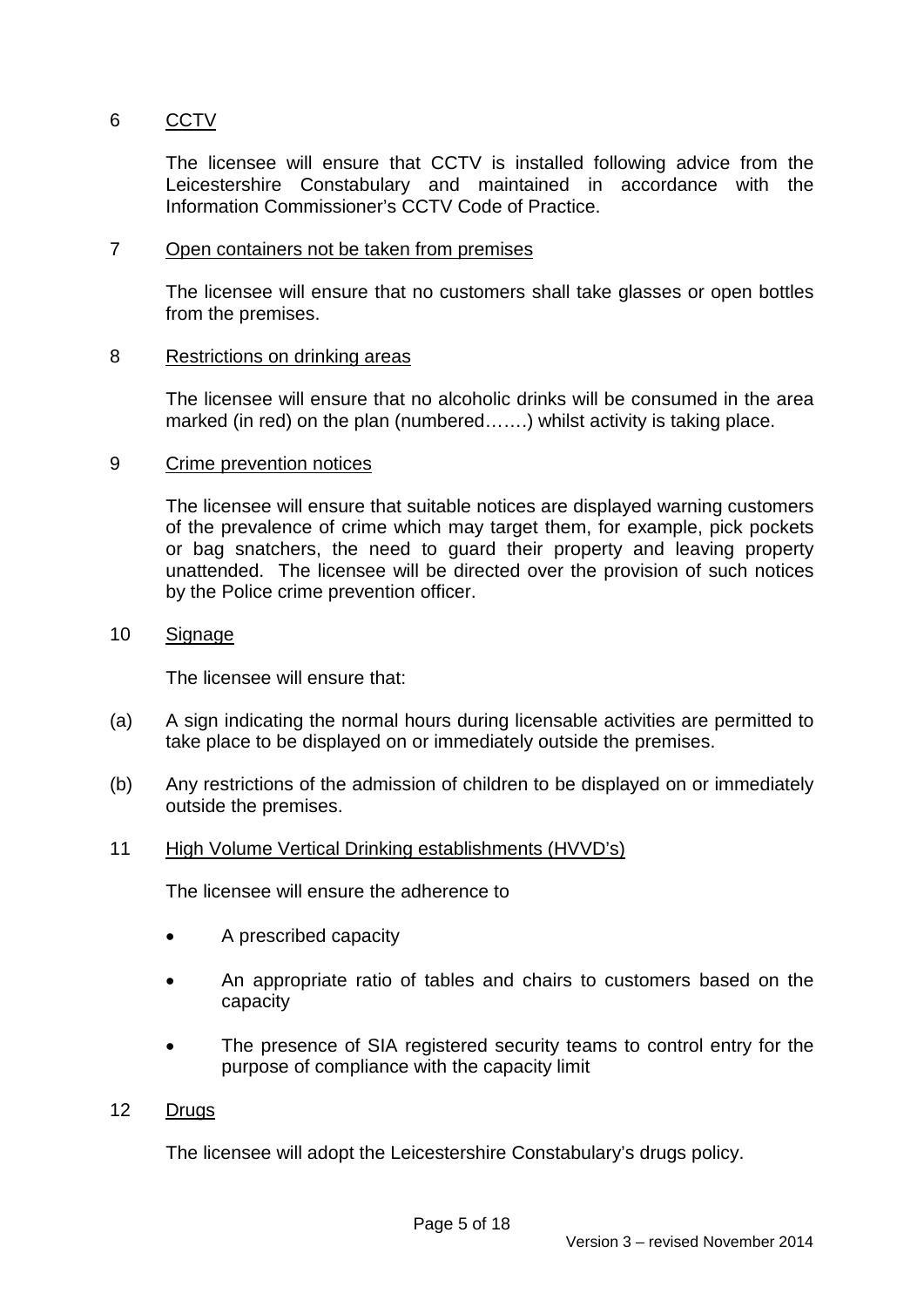## 13 Trading Late

The licensee will adopt the Leicestershire Constabulary's searching policy and conditions of entry.

The licensee will adopt the Leicestershire Constabulary's risk assessment policy in respect of events.

# **Conditions relating to public safety (including fire safety)**

14 Disabled people

The licensee will ensure that

- (a) When disabled people are present adequate arrangements exist to enable their safe evacuation in the event of an emergency.
- (b) Disabled people on the premises are made aware of those arrangements.
- 15 Escape routes

The licensee will ensure the proper maintenance of all escape routes and exits including external exits. This will require that such exits are kept unobstructed, in good order with non slippery and even surfaces, free of trip` hazards and clearly identified. In premises where chairs and tables are provided all internal gangways must be kept unobstructed.

The licensee will ensure that

- (a) All exit doors are easily openable without the use of a key, card, code or similar means.
- (b) Doors at such exits are regularly checked to ensure that they function satisfactorily and a record of such checks is kept.
- (c) Any removable security fastenings are removed whenever the premises are open to the public or occupied by staff.
- (d) All fire doors are maintained effectively self-closing and shall not be held open other than by approved devices (for example, electromagnetic releases operated by smoke detectors).
- (e) Fire resisting doors to ducts, service shafts and cupboards shall be kept locked shut.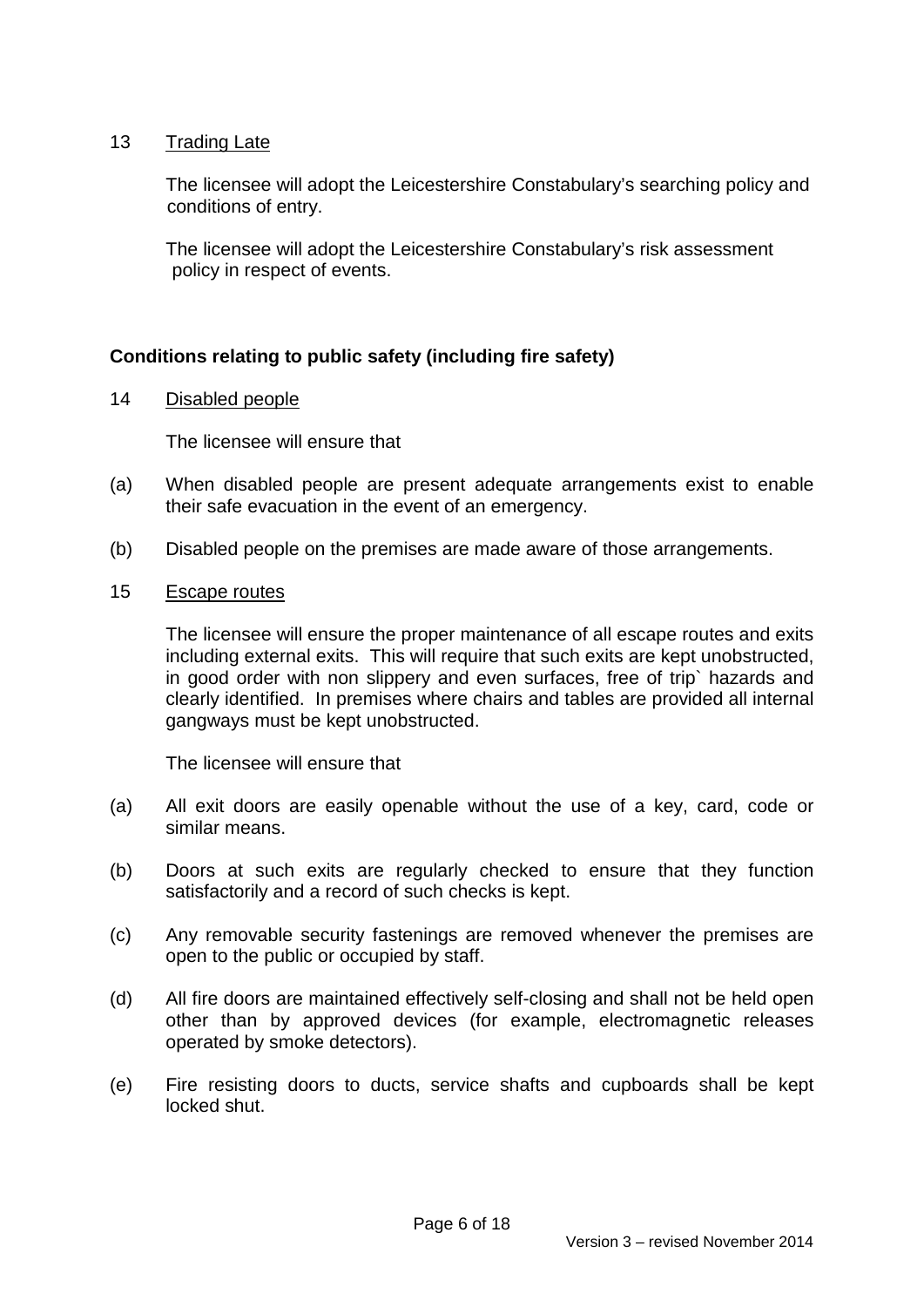- (f) The edges of the treads of steps and stairways are maintained so as to be conspicuous.
- 16 Safety checks

The licensee will ensure

- (a) That safety checks are carried out before the admission of the public.
- (b) Details of such checks are kept in a log book.

### 17 Curtains, hangings, decorations and upholstery

The licensee will ensure that

- (a) Hangings, curtains and temporary decorations are maintained in a flame retardant condition.
- (b) Any upholstered seating meets on a continuous basis the pass criteria for smouldering ignition source 0, flaming ignition source 1 and crib ignition source 5 when tested in accordance with section 5 of BS5852:1990.
- (c) Curtains, hangings and temporary decorations are arranged so as not to obstruct exits, fire safety signs or fire fighting equipment.
- (d) Temporary decorations are not used without a review of the Fire risk assessment and prior notification to the Licensing Authority.

### 18 Accommodation limits

The licensee will ensure that any capacity limit imposed under this licence/certificate is not exceeded.

The person responsible for the day to day management of the premises should be aware of the number of people on those premises and required to inform any authorised person on request.

### 19 Fire action notices

The licensee will ensure that notices detailing the actions to be taken in the event of fire or other emergencies including how the fire brigade are summoned are prominently displayed and protected from damage and deterioration.

### 20 Outbreaks of fire

The licensee will ensure that the Fire Brigade must be called at once to any outbreak of fire, however slight, and the details recorded in a fire log book.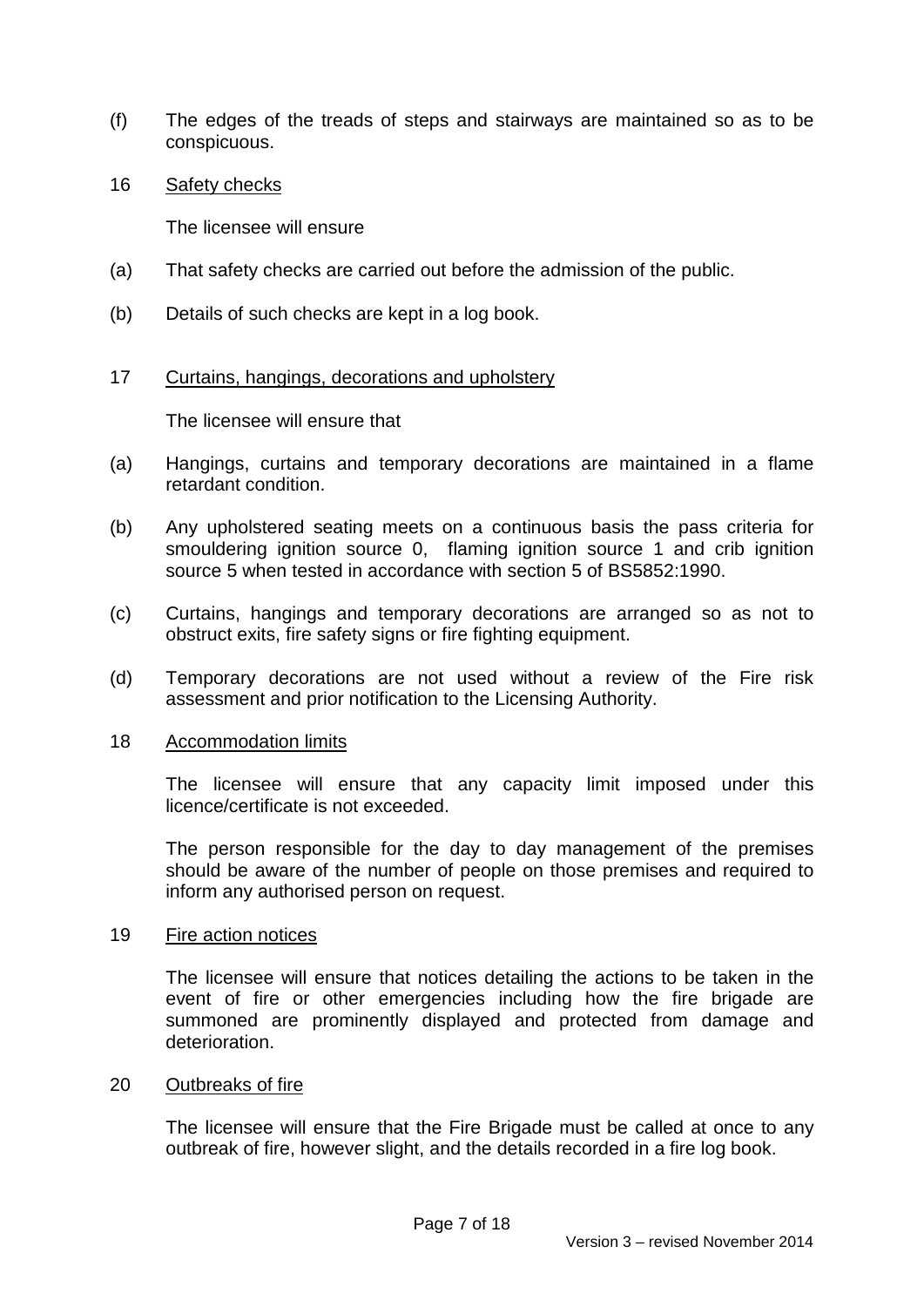## 21 Loss of water

The licensee will ensure that the local fire control centre are notified as soon as possible if the water supply to any hydrant, hose reel, sprinkler, drencher or other fire extinguishing installation is cut off or restricted.

### 22 Access for emergency vehicles

The licensee will ensure that access for emergency vehicles is kept clear and free from obstruction.

### 23 First aid

The licensee will ensure that

- (a) Adequate and appropriate supply of first aid equipment and materials is available on the premises.
- (b) If necessary, at least one suitably trained first aider shall be on duty when the public are present and if more than one suitably trained first aider that their respective duties are clearly defined.
- 24 Lighting

The licensee will ensure that

- (a) In the absence of adequate daylight the lighting in any area accessible to the public, members or guests shall be fully in operation when they are present.
- (b) Fire safety signs are adequately illuminated.
- (c) Emergency lighting is not altered.
- (d) Emergency lighting batteries are fully charged before the admission of public, members or guests.
- (e) In the event of the failure of normal lighting, where the emergency lighting battery has a capacity of one hour, arrangements are in place to ensure that the public, members or guests leave the premises within 20 minutes unless within that time normal lighting has been restored and the battery is being recharged; and, if the emergency lighting battery has a capacity of 3 hours, the appropriate period by the end of which the public should have left the premises is one hour.
- 25 Temporary electrical installations

The licensee will ensure that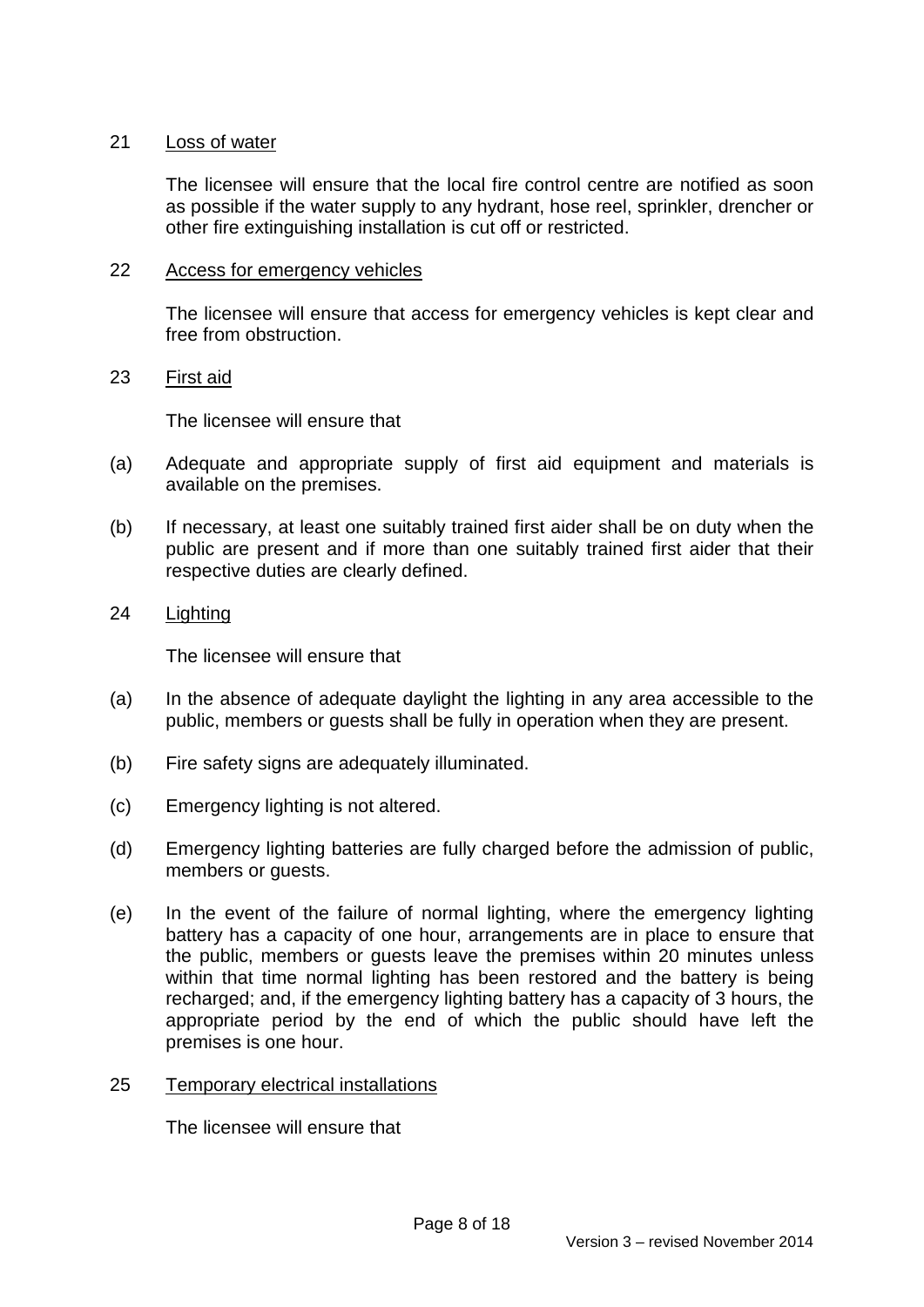- (a) Temporary electrical wiring and distribution systems are not provided without prior inspection by a suitable qualified electrician.
- (b) Temporary electrical wiring and distribution system shall comply with the recommendations of BS 7671 or where applicable BS 7909.
- (c) Where they have not been installed by a competent person, temporary electrical wiring and distribution systems are inspected and certified by a competent person before they are put to use.

### 26 Indoor sports entertainments

The licensee will ensure that

- (a) If necessary, an appropriately qualified medical practitioner is present throughout the sports entertainment involving boxing, wrestling, judo, karate or other sports entertainment of a similar nature.
- (b) Where a ring is involved it is constructed and supported by a competent person and inspected by a competent authority and any material used to form the skirt around the ring is flame retardant.
- (c) At any wrestling or other entertainment of a similar nature members of the public do not occupy any seat within 2.5 metres of the ring.
- (d) At water sports entertainment, staff are adequately trained in rescue and life safety procedure and stationed and remain within the vicinity of the water at all material times.

### 27 Special effects

Any special effects or mechanical installation should be arranged and stored so as to minimise any risk to the safety of the audience and performers and staff.

Special effects which should be considered include:

- Dry ice machines and cryogenic fog
- Smoke machines and fog generators
- Pyrotechnics including fireworks
- Real flame
- Fire arms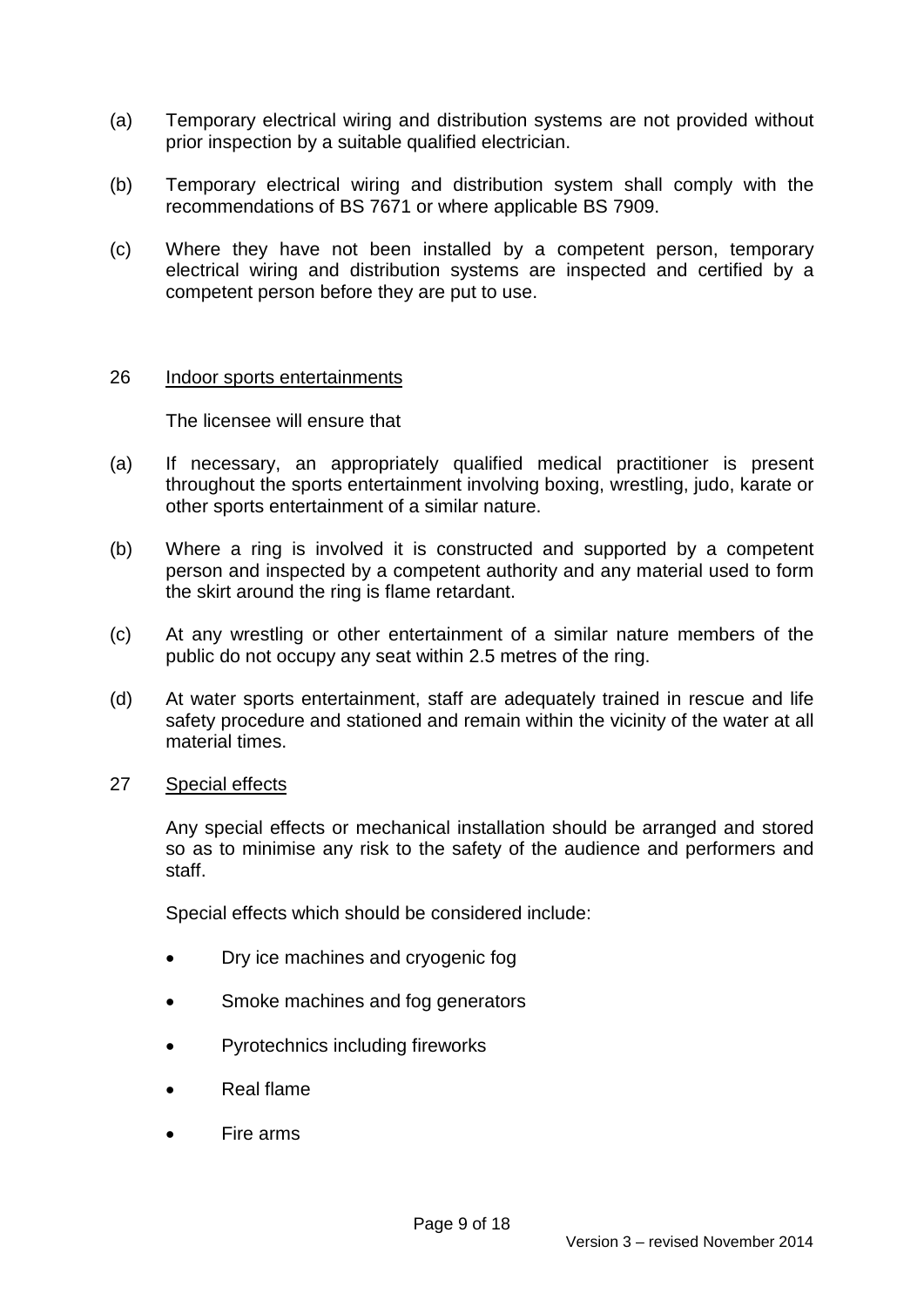- Motor vehicles
- Strobe lighting
- Lasers
- Explosives and highly flammable substances

These special effects must only be used on the provision of a suitable and sufficient risk assessment and prior notification to the licensing authority.

# **Conditions relating to theatres, cinemas, concert halls and similar places (promotion of public safety)**

## **Premises used for closely seated audiences**

- 28 Attendants
- (a) The number of attendants on each floor in a closely seated auditorium should be as set out in the table below.

| the<br><b>Number</b><br>of <b>o</b><br>members of<br>audience present on a floor | Minimum number of attendants<br>required to be present on that floor |  |  |  |
|----------------------------------------------------------------------------------|----------------------------------------------------------------------|--|--|--|
| $1 - 100$                                                                        |                                                                      |  |  |  |
| 101-250                                                                          | 2                                                                    |  |  |  |
| 251-500                                                                          | 3                                                                    |  |  |  |
| 501-750                                                                          | 4                                                                    |  |  |  |
| 751-1000                                                                         | 5                                                                    |  |  |  |
| And one additional attendant for each additional 250 (or part thereof)           |                                                                      |  |  |  |

- (b) Attendants shall not be engaged in any duties that would hinder the prompt discharge of their duties in the event of an emergency or entail their absence from that floor or auditorium where they are on duty.
- (c) Any attendant shall be readily identifiable to the audience (but this need not entail the wearing of a uniform).
- (d) The premises shall not be used for a closely seated audience except in accordance with seating plan(s), a copy of which is available at the premises and shall be shown to any authorised person on request.
- (e) No article shall be attached to the back of any seat which would reduce the clear width of seatways or cause a tripping hazard or obstruction.
- (f) A copy of any certificate relating to the design, construction and loading of any temporary seating shall be kept available at the premises and shall be shown to any authorised person on request.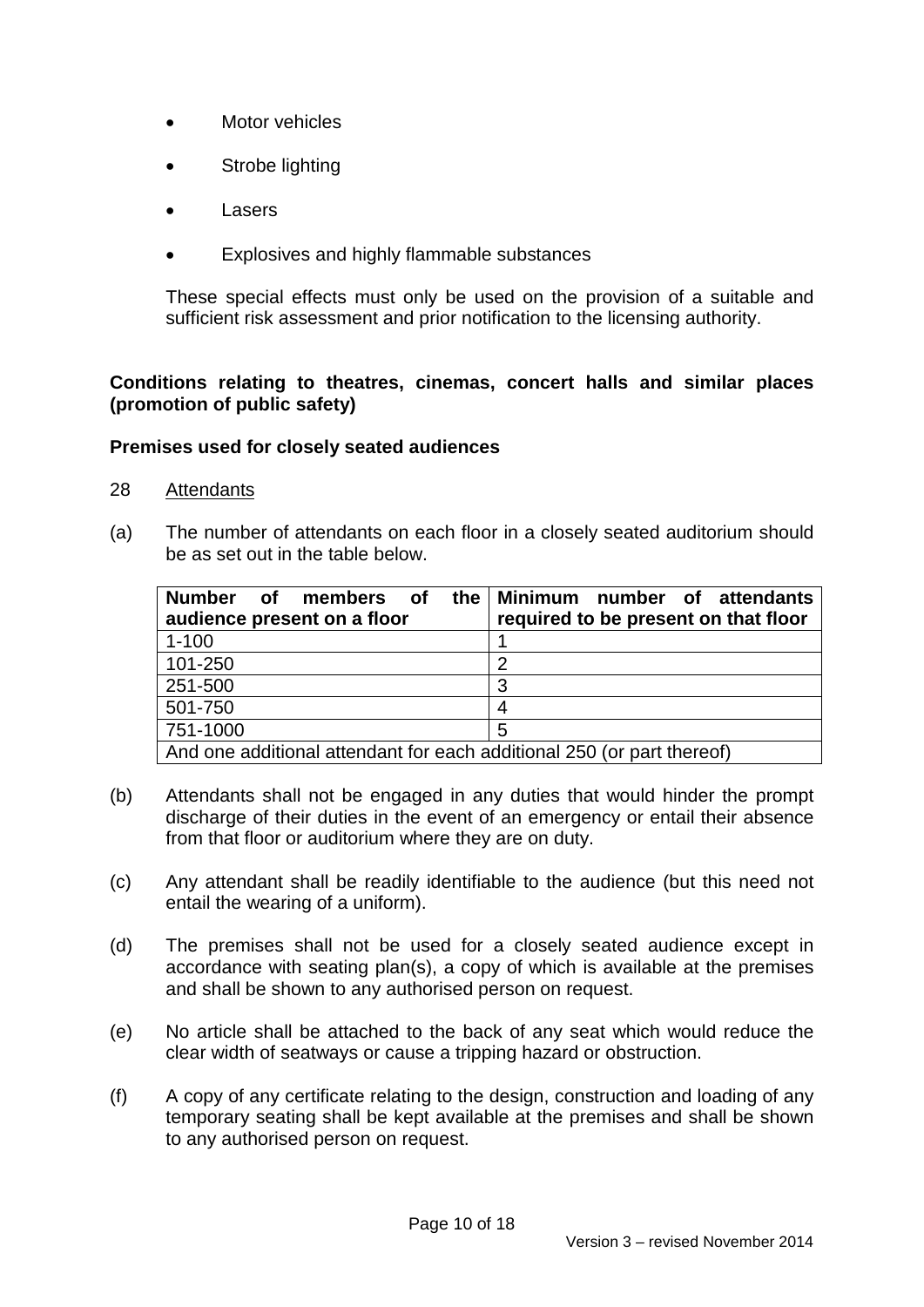### 34 Standing and sitting in gangways

- (a) Sitting on floors shall not be permitted except where authorised in the premises licence or club premises certificate.
- (b) Waiting or standing shall not be permitted except in areas designated in the premises licence or club premises certificate.
- (c) In no circumstance shall anyone be permitted to
	- (i) Sit in any gangway
	- (ii) Stand or sit in front of any exit, or
	- (iii) Stand or sit on any staircase including any landings

### 35 Drinks

Except as authorised by the premises licence or the club premises certificate, no drink shall be sold to or be consumed by a closely seated audience except in plastic and paper containers.

### 36 Balcony fronts

Clothing or other objects shall not be placed over balcony rails or upon balcony fronts.

37 Special effects

Any special effects or mechanical installation shall be arranged and stored so as to minimise any risk to the safety of the audience, the performers and staff.

Special effects include:

- Dry ice machines and cryogenic fog
- Smoke machines and fog generators
- Pyrotechnics including fireworks
- Real flame
- Fire arms
- Motor vehicles
- Strobe lighting
- Lasers (see HSE guide "the radiation safety of lasers used for display purposes [HS(G)95] and BSEN 60825: Safety of Laser Products)
- Explosives and highly flammable substances

In certain circumstances it may be necessary to require that certain special effects are only used with the prior notification of the Licensing Authority or [inspection by] fire authority.

38 Scenery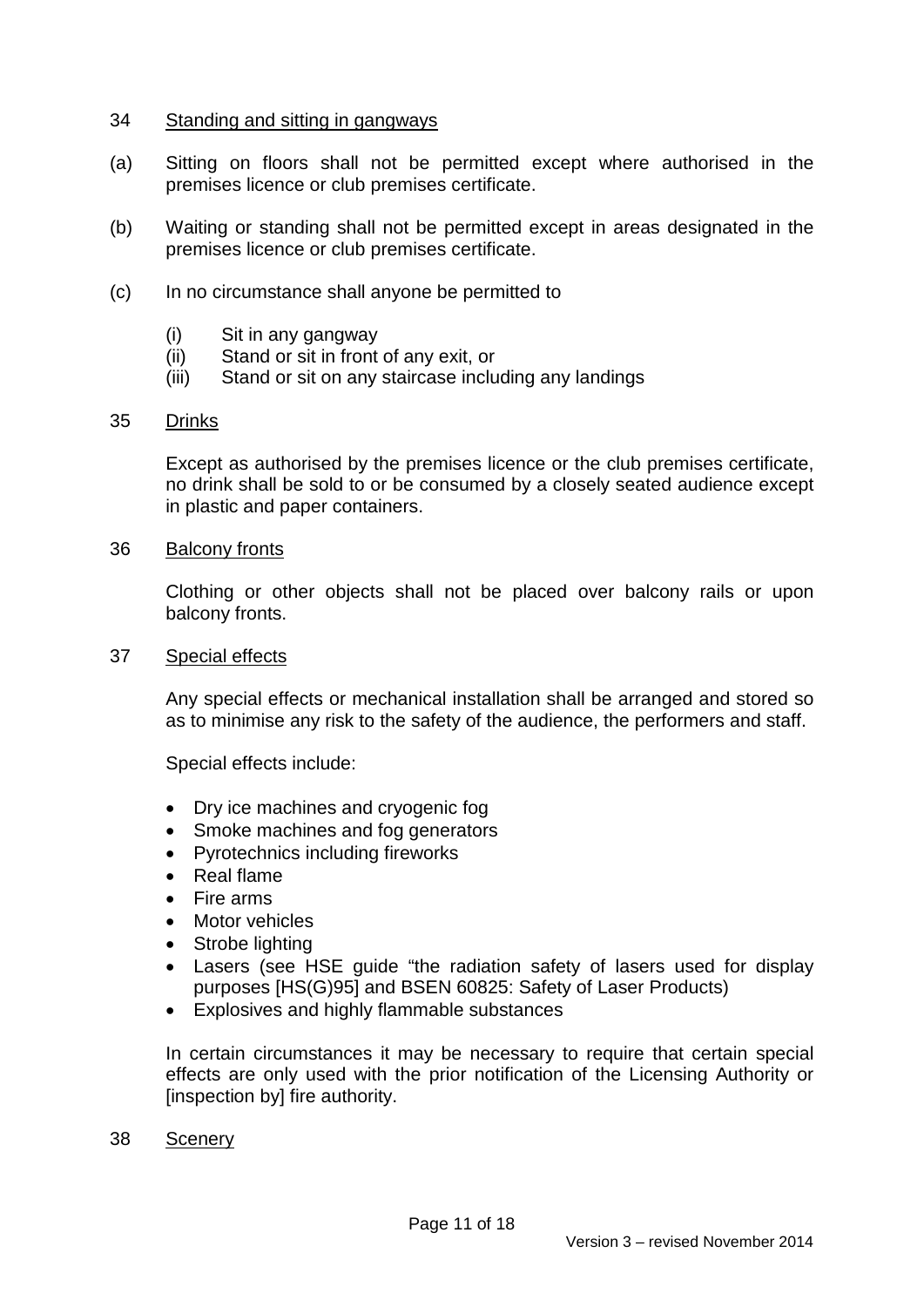Any scenery should be maintained as being flame retardant.

### 39 Safety curtain

Where a safety curtain is provided it should be arranged so as to protect the audience from the effects of a fire or smoke on stage for some sufficient time to enable the safe evacuation of the auditorium.

Where a stage with a proscenium arch is not equipped with a safety curtain, any curtains provided between the stage and the auditorium should be heavyweight and be made of non combustible material inherently or durably treated flame retardant fabric.

### 40 Ceilings

All ceilings in those parts of the premises to which the audience are admitted should be inspected by a suitably qualified person who will decide whether a further inspection would be necessary and a certificate concerning the conditions of the ceilings forwarded to the Licensing Authority.

41 Seating

Where the potential audience exceeds 250 all seats in the auditorium should, except in boxes accommodating not more than 8 persons, be either securely fixed to the floor or battened together in lengths of not fewer than 4 or more than 12.

### **Premises used for film exhibitions**

## 42 Attendance – premises without a staff alerting system

Where the premises are not equipped with a staff alerting system the number of attendants present should be as set out in the table below.

| Number of members of the Minimum number of attendants                        |  |  |  |  |  |       |  |  |  |  |  |
|------------------------------------------------------------------------------|--|--|--|--|--|-------|--|--|--|--|--|
| audience present on the premises   required to be on duty                    |  |  |  |  |  |       |  |  |  |  |  |
| $1 - 250$                                                                    |  |  |  |  |  | 2     |  |  |  |  |  |
| And one additional attendant for each additional 250 members of the audience |  |  |  |  |  |       |  |  |  |  |  |
| present (or part thereof).                                                   |  |  |  |  |  |       |  |  |  |  |  |
| Where there are more than 150 At least one attendant shall be                |  |  |  |  |  |       |  |  |  |  |  |
| members of an audience in any present in any auditorium or on any            |  |  |  |  |  |       |  |  |  |  |  |
| auditorium or on any floor                                                   |  |  |  |  |  | floor |  |  |  |  |  |

### 43 Attendance – premises with a staff alerting system

(a) Where premises are equipped with a staff alerting system the number of attendants present should be as set out in the table below.

## **Number of members Minimum number of Minimum number of**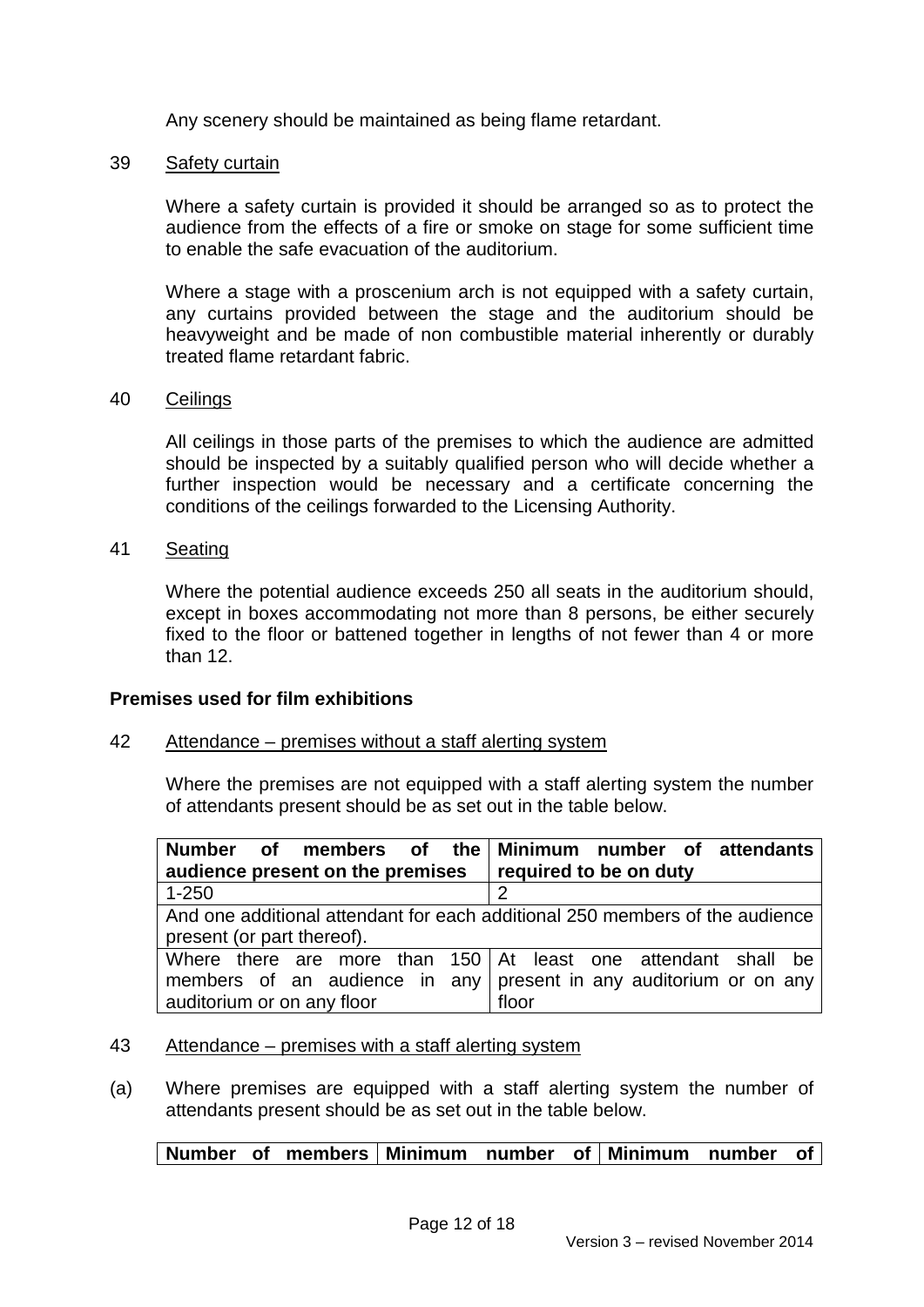| οf<br>the<br>the<br>present<br><b>on</b><br>premises | audience   attendants required to<br>be on duty                                             | the<br>other<br>staff<br>on<br>premises who<br>are<br>available to assist in<br>the<br>event<br>Οf<br>an<br>emergency |
|------------------------------------------------------|---------------------------------------------------------------------------------------------|-----------------------------------------------------------------------------------------------------------------------|
| $1 - 500$                                            | $\overline{2}$                                                                              |                                                                                                                       |
| 501-1000                                             | 3                                                                                           | $\overline{2}$                                                                                                        |
| 1001-1500                                            | 4                                                                                           | 4                                                                                                                     |
| 1501 or more                                         | 5 plus one for every 500  <br>(or part thereof) persons<br>2000<br>the<br><b>on</b><br>over | 5 plus one for every 500<br>(or part thereof) persons<br>2000<br>the<br>over<br>on                                    |
|                                                      | premises                                                                                    | premises                                                                                                              |

(b) Staff shall not be considered as being available to assist in the event of an emergency if they are:

(i) The holder of the premises licence or the manager on duty at the premises or

- (ii) A member of staff whose normal duties or responsibilities are likely to significantly effect or delay his response in an emergency situation
- (iii) A member of staff whose usual location when on duty is more than 60 metres from the location to which he is required to go on being alerted to an emergency situation.
- (c) Attendants shall, as far as reasonably practicable, be evenly distributed throughout all parts of the premises to which the public have access and keep under observations all parts of the premises to which the audience have access.
- (d) The staff alerting system shall be maintained in working order.
- 44 Minimum lighting

The level of lighting in the auditorium should be as great as possible consistent with the effective presentation of the film and the level of illumination maintained in the auditorium during the showing of films would normally be regarded as satisfactory if it complies with the stands specified in BS CP1007(maintained lighting for cinemas).

45 Flammable films

No flammable films should be allowed on the premises without the prior notification of the licensing authority/fire authority.

## **Conditions relating to prevention of public nuisance**

- 46 Hours
- (a) Any appropriate restrictions on opening hours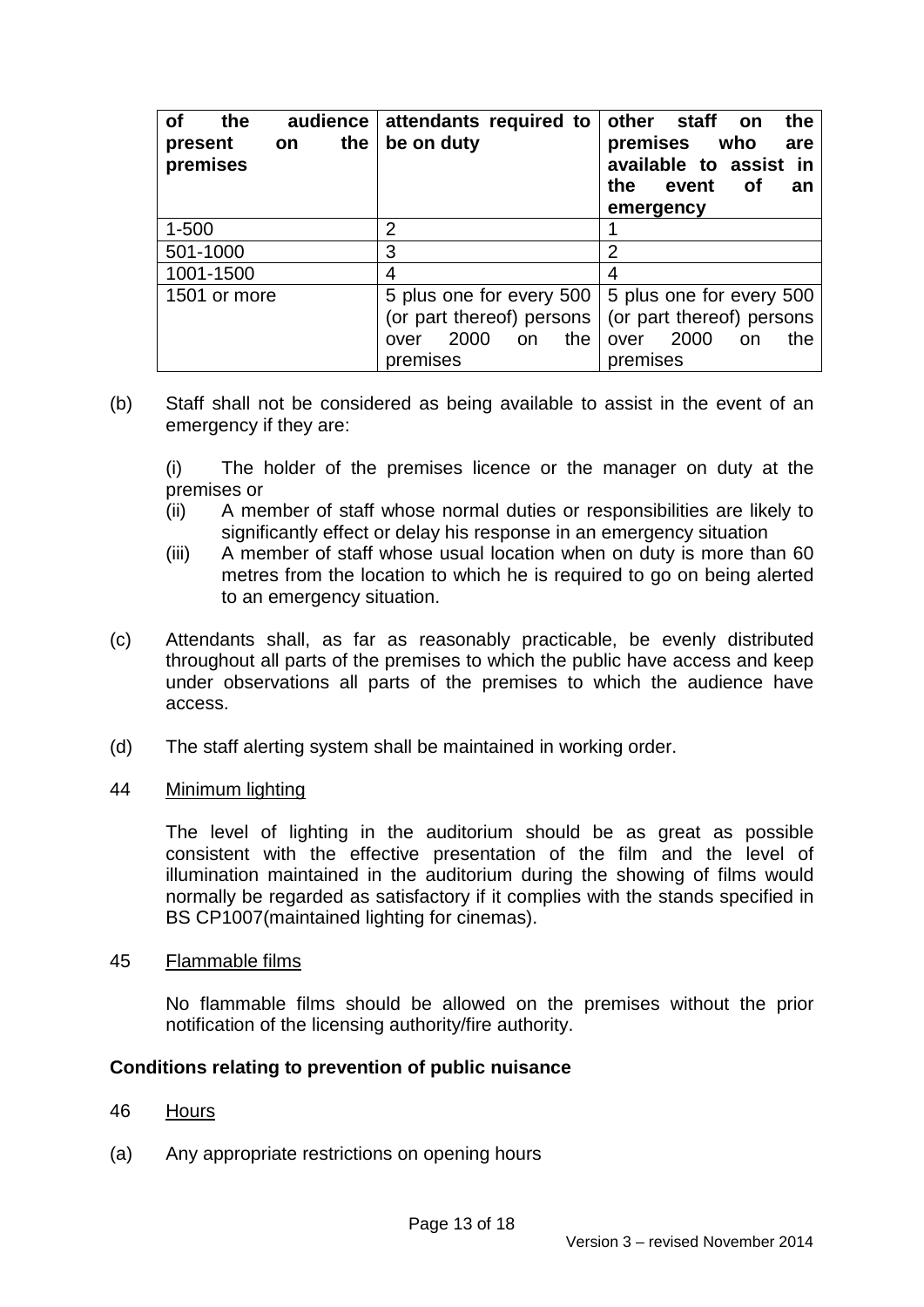- (b) Any appropriate restrictions when certain licensable activities can take place
- (c) Any appropriate restrictions on parts of the premises that might be used for certain licensable activities at certain times.
- (d) The [*garden / patio*] must not be used by customers after the hours of xx.xx.
- (e) The car park must be securely locked to prevent access to customer's cars between xx.xx and yy.yy.

## 47 Noise

- (a) A noise impact assessment of the licensed activities at the premises must be carried out to the satisfaction of the licensing authority. Proposed steps to prevent noise must be submitted for inclusion within the operating schedule.
- (b) A noise limiting device shall be installed, fitted and maintained in such a manner as to control all sources of amplified music at the premises. The levels shall be set to the agreement of the Licensing Authority. Once set such a device shall be inaccessible to the licensee or their staff.
- (c) All [*external doors / windows*] must be kept closed, other than for access and egress, in all rooms when events involving amplified music or speech are taking place.

## Note to applicant:

You may need to consider providing ventilation or air conditioning in warm weather.

- (d) The [*doors / windows*] at [*specify*] shall be fitted with [*double /secondary*] glazing in order to improve the sound attenuation of the premises.
- (e) No music or speech shall be relayed via external speakers
- (f) To prevent noise breakout from the premises, a [*sound trap lobby / acoustic door / automatic door closer*] shall be installed to [*describe the location*]
- (g) A scheme of soundproofing the [*relevant parts*] of the premises must be agreed with the licensing authority and the work completed to the licensing authorities satisfaction.
- (h) [*Openings / specify the location*] in the external fabric of the premises must be acoustically sealed to the satisfaction of the licensing authority.
- (i) An alarm shall be fitted to [all external windows / fire doors] which alerts staff when [they / it] are opened without authorisation
- (j) The specification, location and orientation of all speakers shall be agreed with the licensing authority.
- (k) No fireworks or other pyrotechnics shall be used other than with the prior consent of the licensing authority.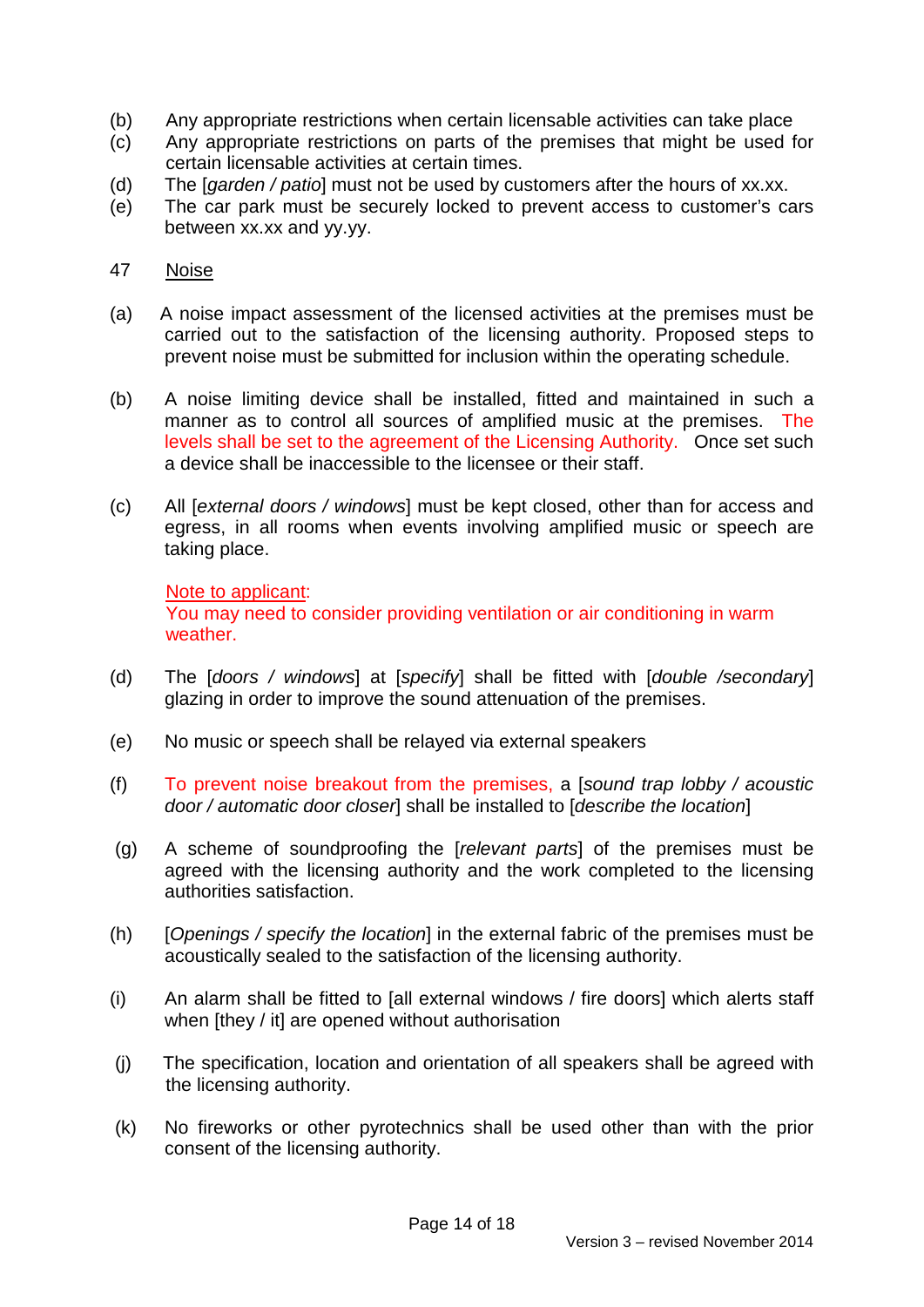(l) Noise caused by (amplified music or voice) from the event/premises shall not exceed the following levels expressed as[*x minute Laeq*] at [*stated location*];

| <b>Frequency Range</b> | From a hours to b | From y hours to z |
|------------------------|-------------------|-------------------|
|                        | hours             | hours             |
| [Whole range]          | x dBA             | v dBA             |
| [63Hz octave band]     | $x$ dBA           | v dBA             |
| [125 Hz octave band]   | $x$ dBA           | v dBA1            |

(m) Prominent, clear notices shall be displayed at [*all exits / in the beer garden*] requesting customers and staff respect the needs of local residents by keeping noise to a minimum when using the outside area and when leaving the premises.

All such signs must be in a permanent form, prominently placed and be legible.

- (n) Disposal of waste bottles into external receptacles where the noise will be audible to neighbouring properties must not occur between xx.xx and yy.yy
- (o) Arrangements must be put in place to ensure that waste collection contractors do not collect refuse between xx.xx and yy.yy.
- (p) The licensee or a nominated representative shall receive and respond to complaints throughout the duration of all noisy events.
- (q) The [*car park/ garden*] shall be managed to ensure that it is not used for [*ball games /skateboarding/ other noisy recreational activities*].
- (r) The licensee shall nominate a responsible taxi operator for customers' use, to allow customers and staff to leave the premises quietly.
- (s) The licensee shall ensure that when licensed activities are occurring, he/she arranges for staff to regularly listen outside of the premises to ensure that there is no noise breakout and to prevent public nuisance.
- (t) The licensee shall ensure that whilst customers are queuing to enter the premises, noise levels are managed to prevent public nuisance to local residents.
- (u) The licensee shall take reasonable steps to prevent public nuisance being caused by customers outside whilst smoking.
- 48 Litter and Waste

 An adequate number of waste receptacles for use by patrons shall be provided in positions agreed with the licensing authority and it shall be the responsibility of the licensee to empty and dispose of the collected refuse at a frequency to be agreed with the licensing authority.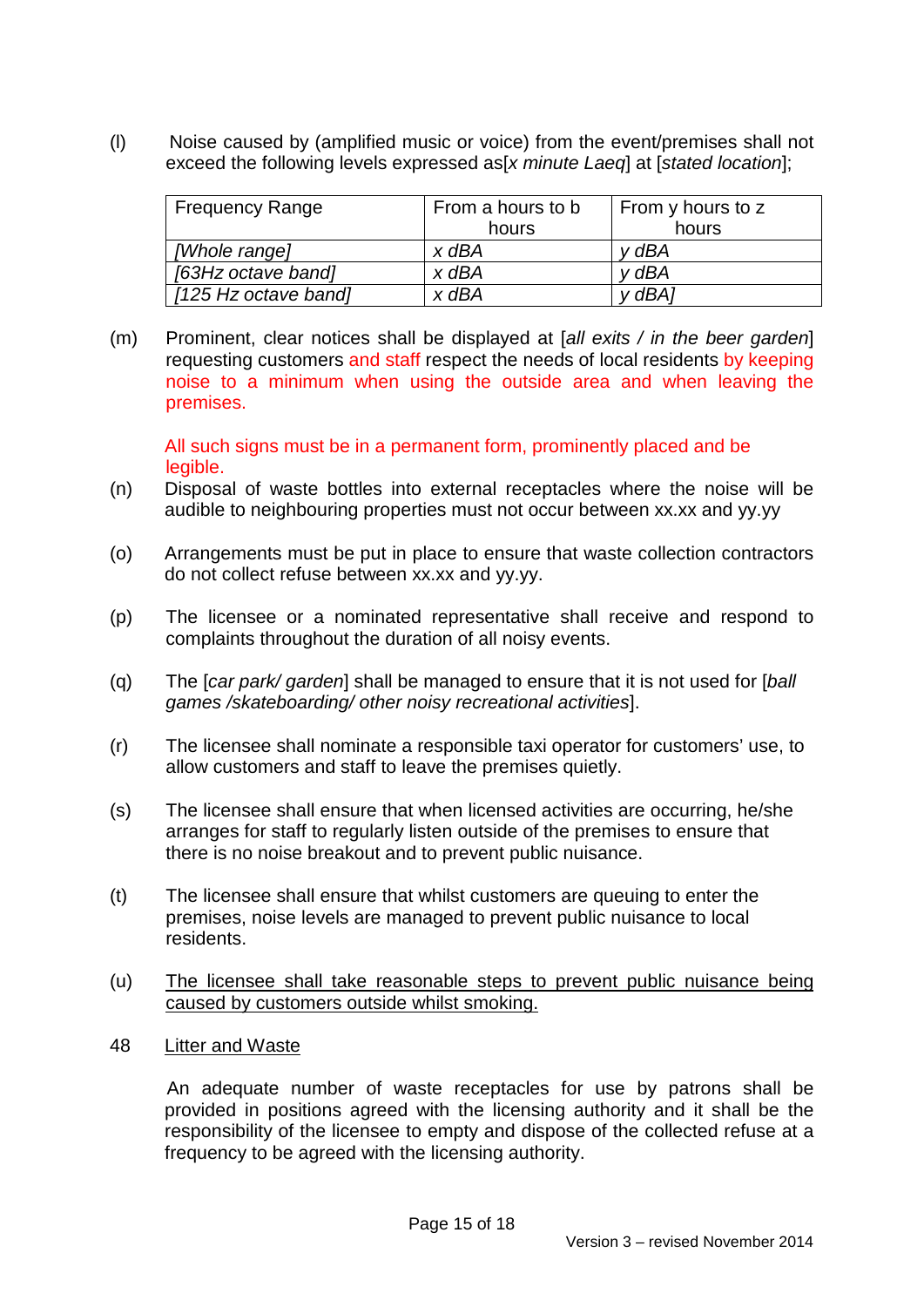Such collections should also be carried out at reasonable hours of the day.

 The licensee shall comply with the Voluntary Code of Practice For The Fast Food Industry (DEFRA 2003) or any document which supersedes this.

### 49 Lighting

 Any artificial lighting on the premises must not cause nuisance due to glare unless it is considered necessary by the local Police force to prevent crime and disorder.

#### 50 Noxious smells

The licensee shall endeavour to ensure that there are no noxious smells emitted from the licensed premise so as to cause a nuisance to nearby properties and that the licensed premise is properly vented.

### **Conditions relating to the protection of children from harm**

### **Access for children to licensed premises – in general**

51 Children under the age of 18 years shall not be permitted to licensed premises where there has been a known association (having been presented with evidence) with or likely to give rise to:

Heavy or binge or under age drinking **Drugs** Significant gambling Any activity or entertainment (whether regulated entertainment or not) of a clearly adult or sexual nature

52 No child under the age of 12 shall be allowed in a premise unaccompanied by an adult after 11.00pm in the evening in cases where that premise, is not serving alcohol for consumption on the premises, but where the public are allowed on that premises after that time.

### **Age restrictions – specific**

- 53 The hours of the day during which age restrictions should and should not apply.
- 54 Types of event or activity in respect of which no age restrictions may be needed
- 55 Types of event or activity which give rise to a more acute need for age restrictions than normal.

### **Age restrictions – cinemas**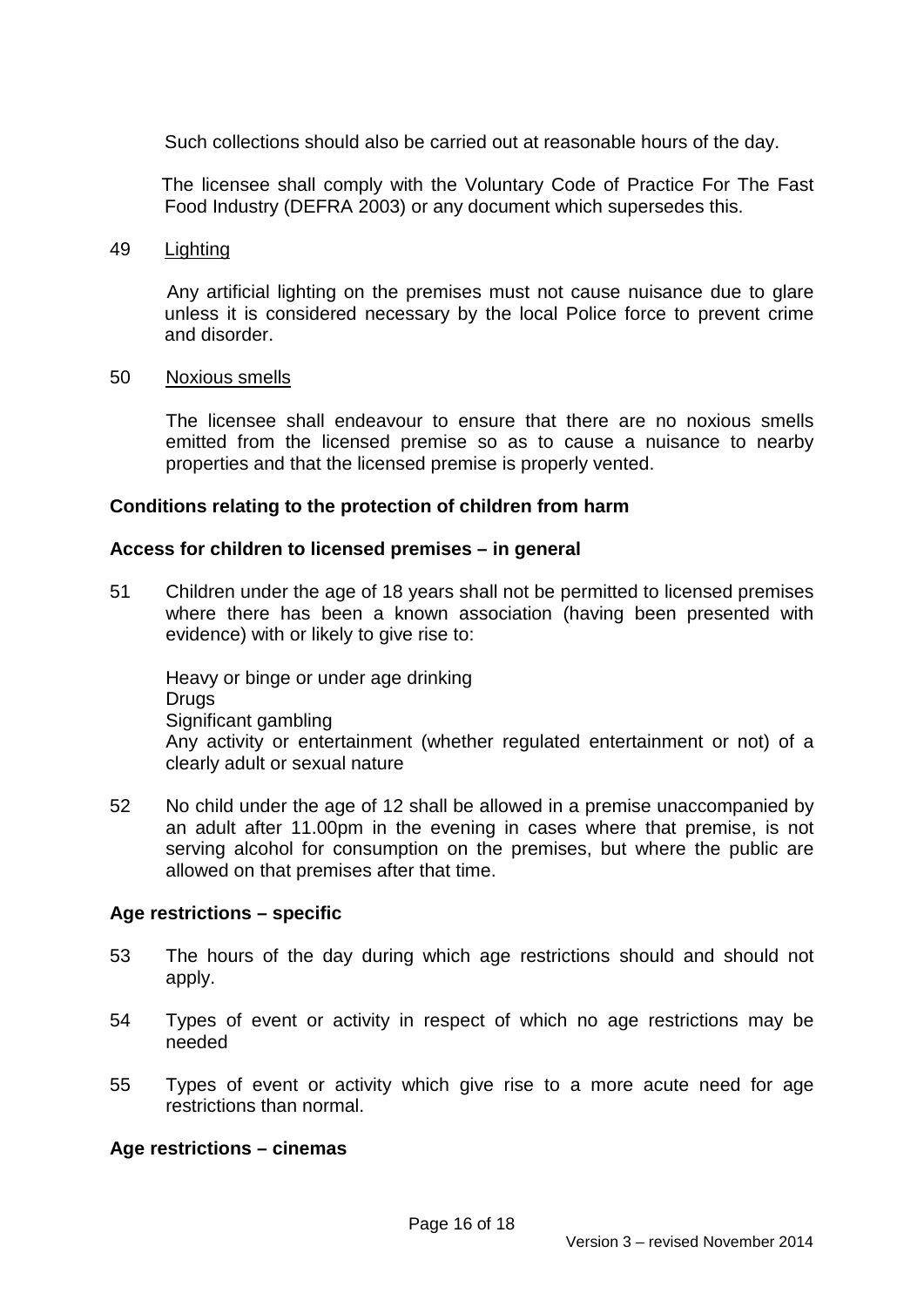56 Films should be classified in the following way:

U – Universal. Suitable for audiences age 4 years and over. PG – Parental Guidance. Some scenes may be unsuitable for young children. 12A – passed only for viewing by persons aged 12 years or older or persons younger than 12 when accompanied by an adult. 15 – Passed only for viewing by persons aged 15 years and over. 18 – Passed only for viewing by persons aged 18 years and over.

57 The licensee must ensure that immediately before each exhibition at the premises of a film passed by the British Board of Film Classification there shall be exhibited on screen for at least 5 seconds in such a manner as to be easily read by all persons in the auditorium a reproduction of the certificate of the Board or, as regards a trailer advertising a film, of the statement approved by the Board indicating the classification of the film.

### **Theatres – performances especially for children**

58 An attendant to be stationed in the area(s) occupied by the children, in the vicinity of each exit, provided that on each level occupied by children the minimum number of attendants on duty should be one attendant per 50 children or part thereof.

In cases of an event involving a significant number of unaccompanied children, the licensee should have a child protection policy in place to carry out suitable checks on staff before they take up employment.

### **Children in performances**

59 In addition to the requirements of the Children (Performances) Regulations 1968, as amended the licensee shall ensure that with regard to the:-

venue – the back stage facility should be large enough to accommodate safely the number of children taking part in any performance.

Fire safety – all chaperones and production crew on the show should receive instruction on the fire procedures applicable to the venue prior to the arrival of the children.

Special effects – it may be inappropriate to use certain special effects including smoke, dry ice, rapid pulsating or flashing lights which may trigger adverse reactions especially in the case of children

Care of children – theatres, concert halls and similar places are places of work and may contain a lot of potentially dangerous equipment, it is therefore important that children performing at such premises are kept under adult supervision at all times including transfer from stage to dressing room or